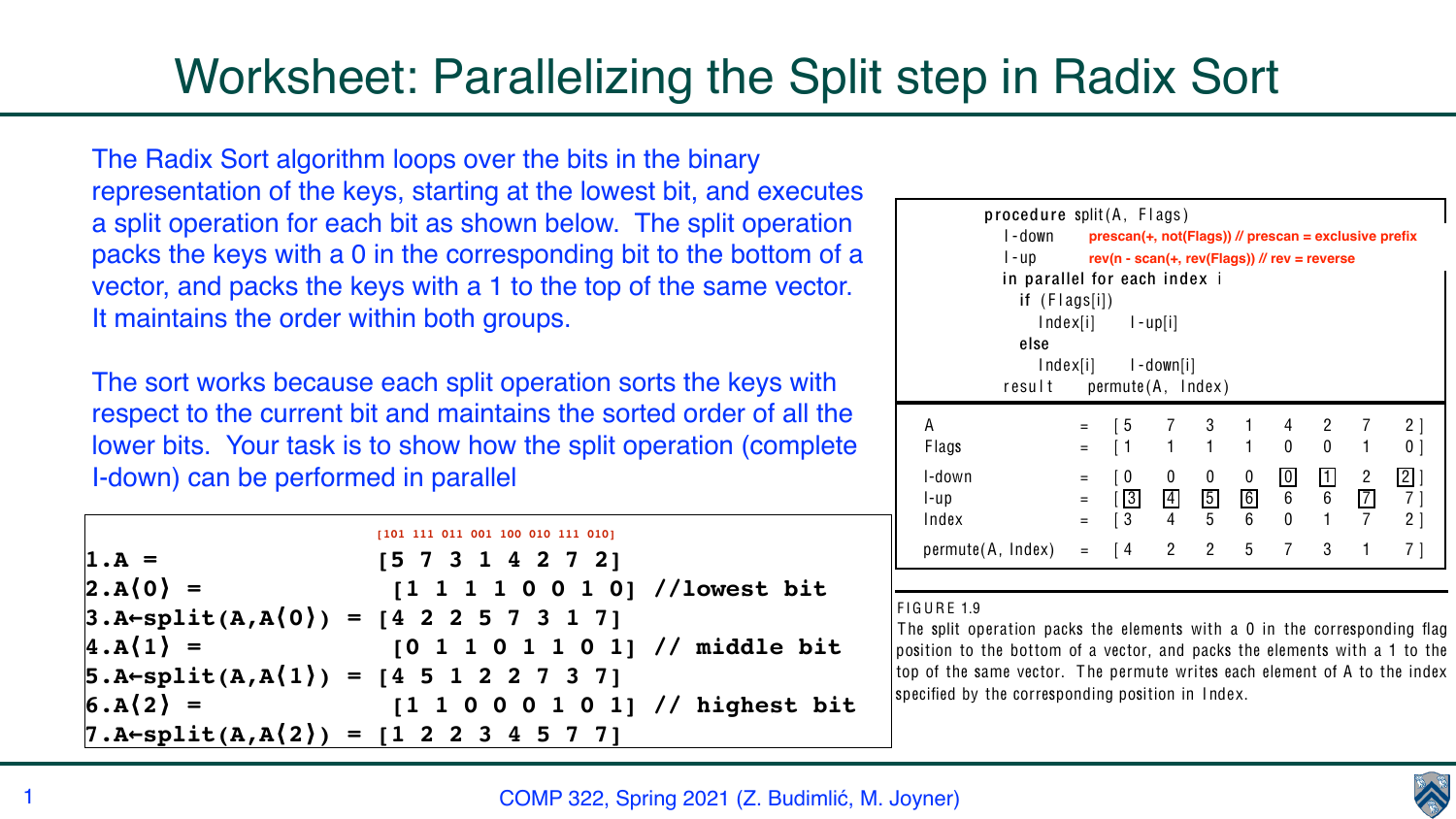

## Parallel Pre-scan Sum: Upward Sweep

**Upward sweep is just like Parallel Reduction, except that partial sums are also stored along the way**

- **1. Receive values from left and right children**
- **2. Compute left+right and store in box**
- **3. Send left+right value to parent**

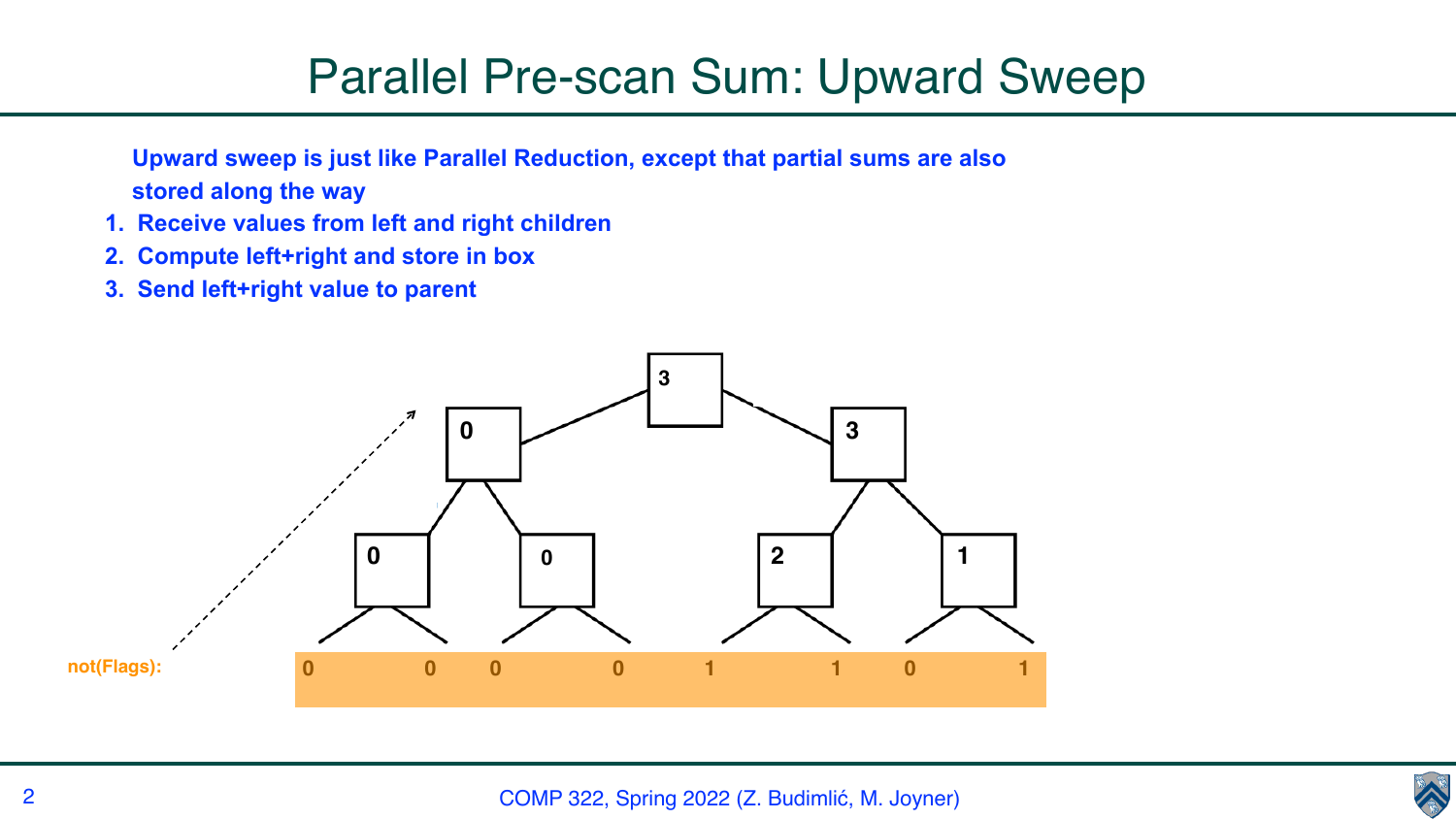

## Parallel Pre-scan Sum: Downward Sweep

- **1. Receive value from parent (root receives 0)**
- **2. Send parent's value to LEFT child (prefix sum for elements to left of left child's subtree)**
- **3. Send parent's value+ left child's box value to RIGHT child (prefix sum for elements to left of right child's subtree)**

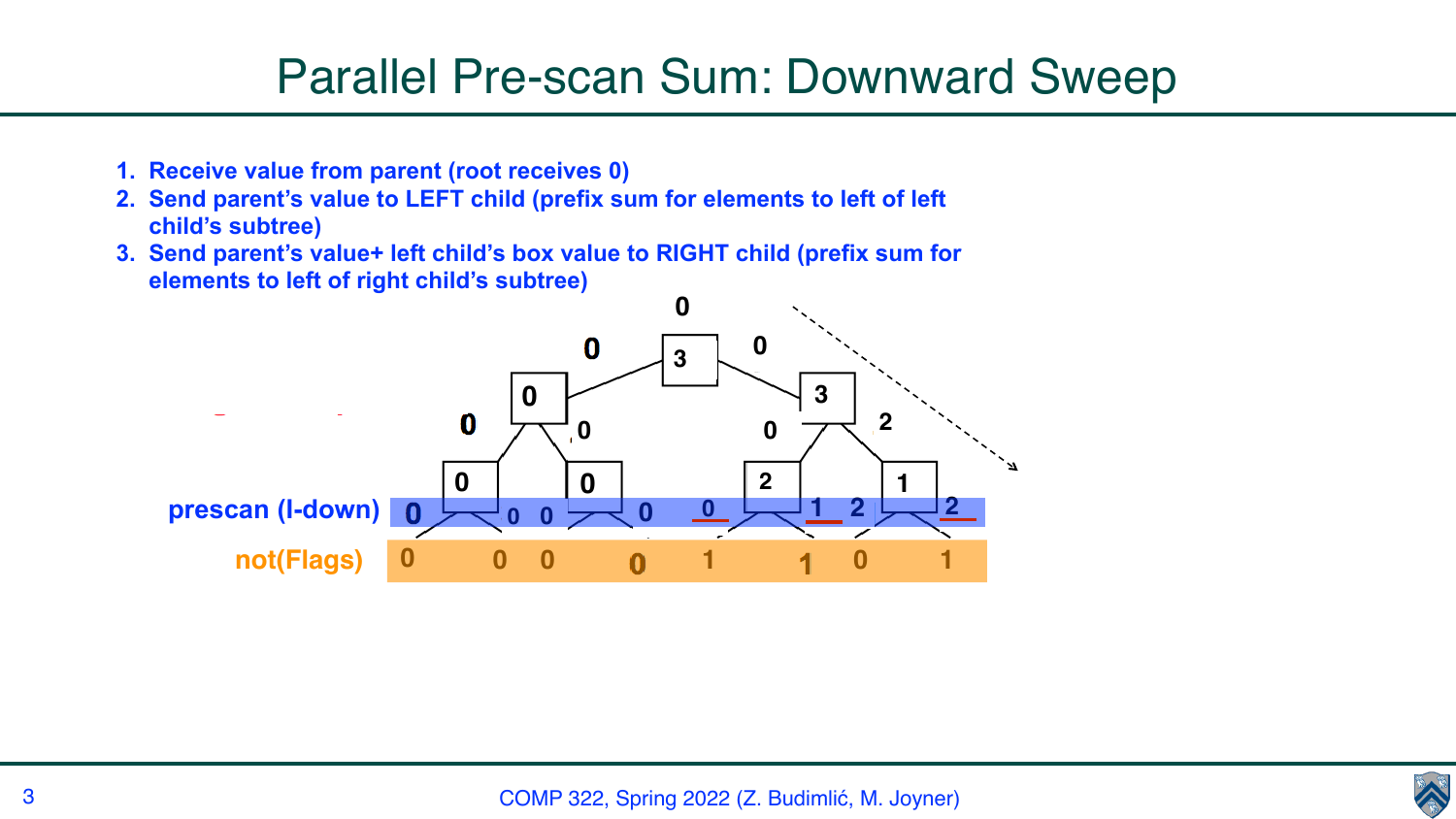

## Parallel Pre-scan Sum: Upward Sweep

**Upward sweep is just like Parallel Reduction, except that partial sums are also stored along the way**

- **1. Receive values from left and right children**
- **2. Compute left+right and store in box**
- **3. Send left+right value to parent**